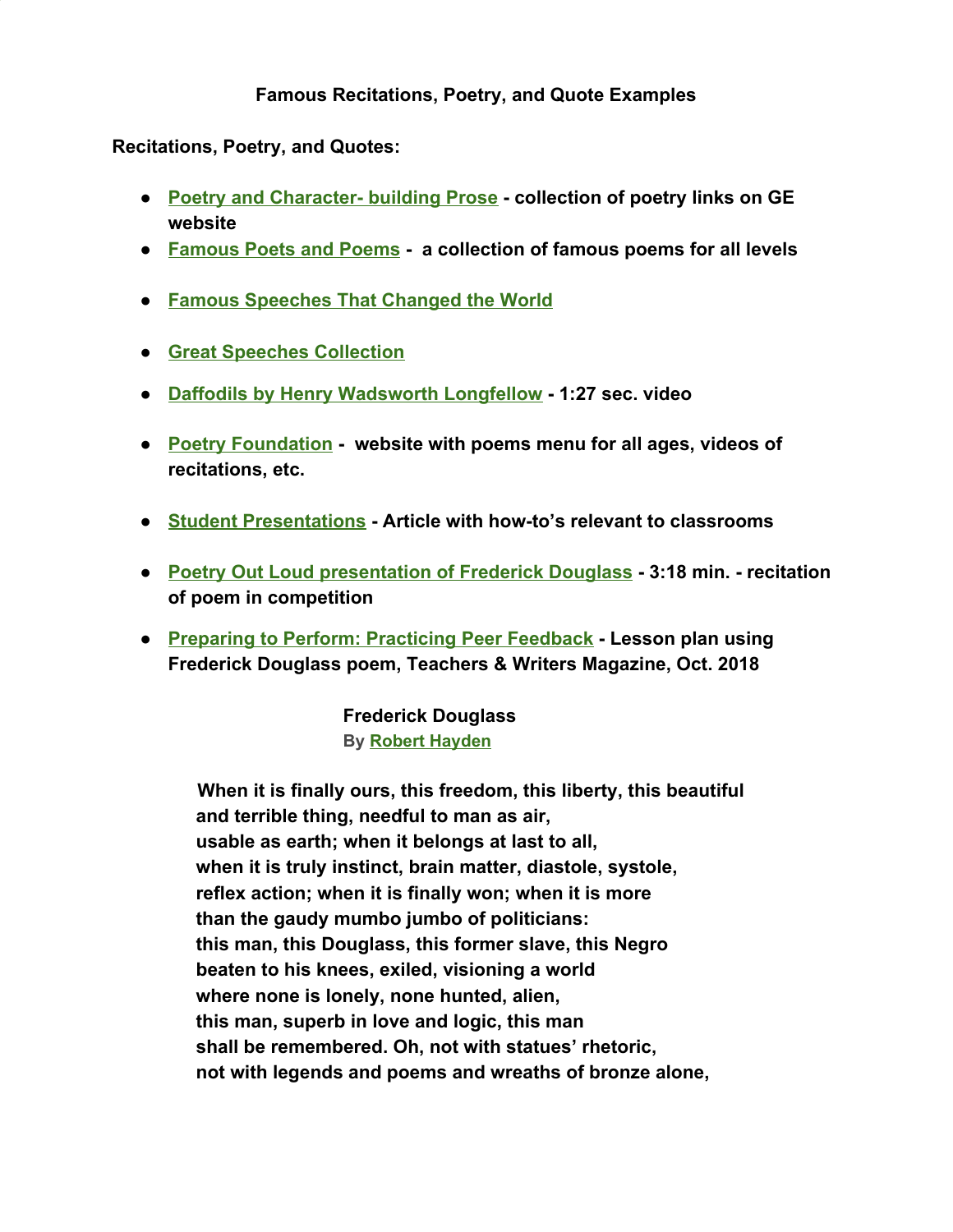**but with the lives grown out of his life, the lives fleshing his dream of the beautiful, needful thing.**

**Robert Hayden, "Frederick Douglass" from** *Collected Poems of Robert Hayden,* **edited by Frederick Glaysher. Copyright © 1966 by Robert Hayden. Reprinted with the permission of Liveright Publishing Corporation.**

# **● [Famous quotes from President Theodore Roosevelt](https://www.goodreads.com/author/quotes/44567.Theodore_Roosevelt)**

**"It is not the critic who counts; not the man who points out how the strong man stumbles, or where the doer of deeds could have done them better. The credit belongs to the man who is actually in the arena, whose face is marred by dust and sweat and blood; who strives valiantly; who errs, who comes short again and again, because there is no effort without error and shortcoming; but who does actually strive to do the deeds; who knows great enthusiasms, the great devotions; who spends himself in a worthy cause; who at the best knows in the end the triumph of high achievement, and who at the worst, if he fails, at least fails while daring greatly, so that his place shall never be with those cold and timid souls who neither know victory nor defeat."**

#### **― Theodore [Roosevelt](http://www.nobelprize.org/nobel_prizes/peace/laureates/1906/roosevelt-bio.html)**

**"When you're at the end of your rope, tie a knot and hold on." ― Theodore Roosevelt**

**"Knowing what's right doesn't mean much unless you do what's right." ― Theodore Roosevelt**

**"Keep your eyes on the stars, and your feet on the ground."**

**― Theodore Roosevelt**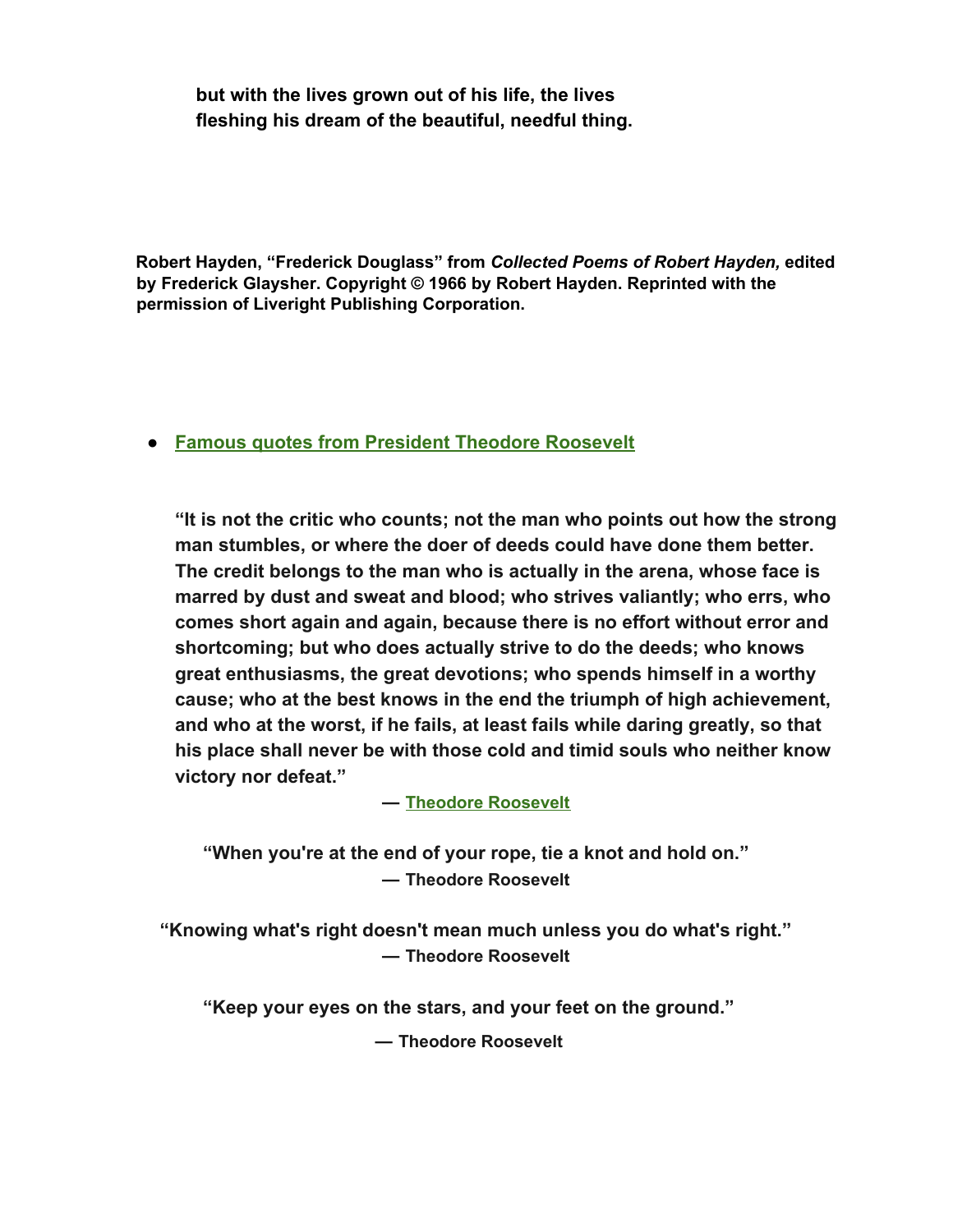**"Patriotism means to stand by the country. It does not mean to stand by the president or any other public official, save exactly to the degree in which he himself stands by the country. It is patriotic to support him insofar as he efficiently serves the country. It is unpatriotic not to oppose him to the exact extent that by inefficiency or otherwise he fails in his duty to stand by the country. In either event, it is unpatriotic not to tell the truth, whether about the president or anyone else."**

**― Theodore Roosevelt**

**"If you could kick the person in the pants responsible for most of your trouble,**

**you wouldn't sit for a month."**

**― Theodore Roosevelt**

**"Courage is not having the strength to go on; it is going on when you don't have the strength." ― Theodore Roosevelt**

**[On virtue and success in life:](https://theodorerooseveltcenter.org/Research/Digital-Library/Record/ImageViewer?libID=o283099&imageNo=5) "There are many qualities which we need in order to gain success, but the three above all—for the lack of which no brilliancy and no genius can atone—are Courage, Honesty and Common Sense."**

**[On character](https://books.google.com/books?id=P101DwAAQBAJ&lpg=PT2933&ots=0jDT9Adloi&dq=Bodily%20vigor%20is%20good%2C%20and%20vigor%20of%20intellect%20is%20even%20better%2C%20but%20far%20above%20both%20is%20character&pg=PT2932#v=onepage&q=Bodily%20vigor%20is%20good,%20and%20vigor%20of%20intellect%20is%20even%20better,%20but%20far%20above%20both%20is%20character&f=false): "Bodily vigor is good, and vigor of intellect is even better, but far above both is character."**

**[On effort:](https://cdnc.ucr.edu/cgi-bin/cdnc?a=d&d=LAH18981006.2.31&e=-------en--20--1--txt-txIN--------1) "A soft, easy life is not worth living, if it impairs the fibre of brain and heart and muscle. We must dare to be great; and we must realize that greatness is the fruit of toil and sacrifice and high courage. . .For us is the life of action, of strenuous performance of duty; let us live in the harness, striving mightily; let us rather run the risk of wearing out than rusting out."**

**[On perseverance:](https://www.theodorerooseveltcenter.org/Research/Digital-Library/Record?libID=o280739) "Sometimes in life, both at school and afterwards, fortune will go against anyone, but if he just keeps pegging away and don't lose his courage things always take a turn for the better in the end."**

**[On everyday virtue](https://en.wikisource.org/wiki/Theodore_Roosevelt%27s_Inaugural_Address): "[W]e must show, not merely in great crises, but in the everyday affairs of life, the qualities of practical intelligence, of courage, of**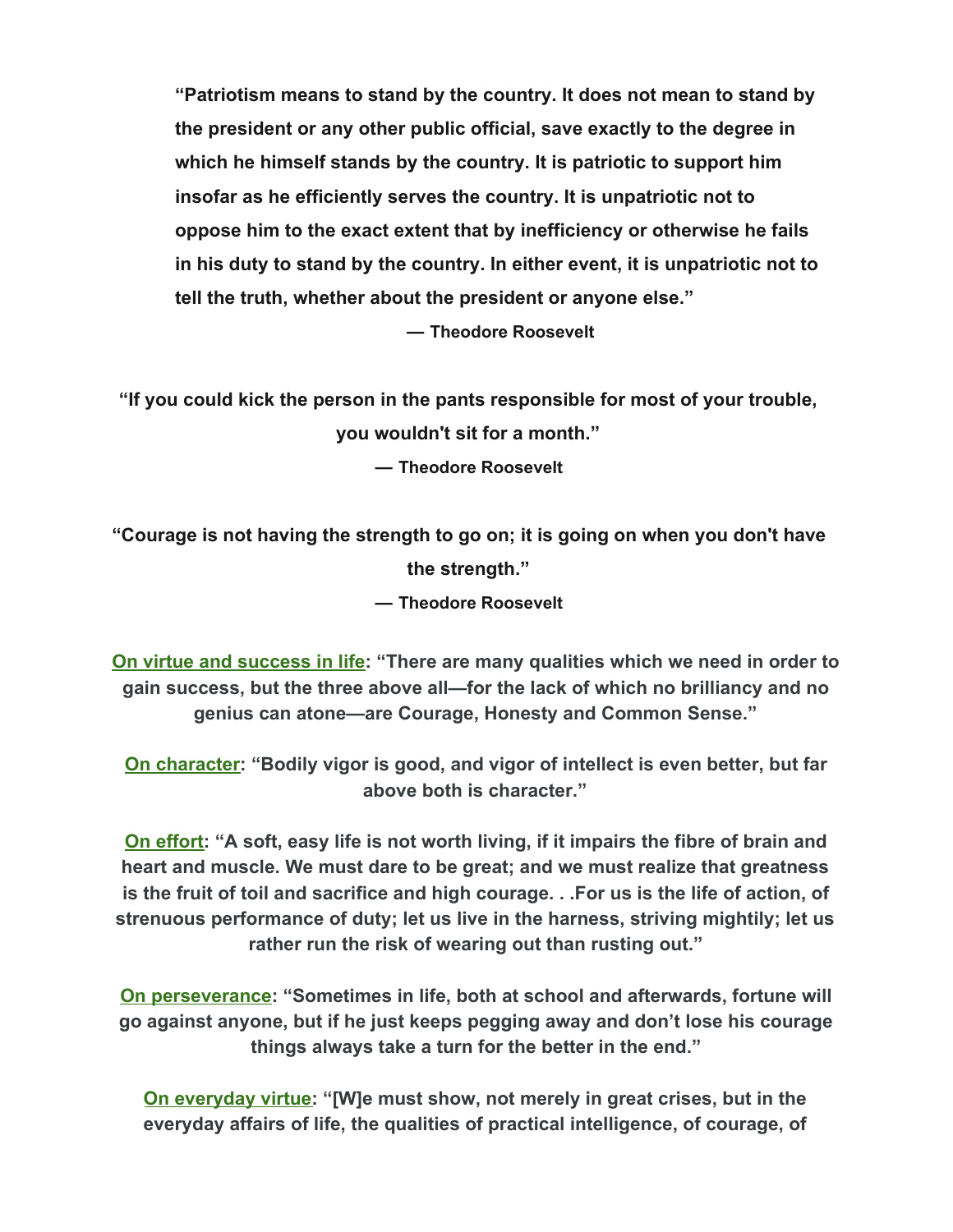**hardihood, and endurance, and above all the power of devotion to a lofty ideal, which made great the men who founded this Republic in the days of Washington, which made great the men who preserved this Republic in the days of Abraham Lincoln."**

**[On self-mastery](https://books.google.com/books?id=w1y_3o2_G5gC&pg=PA22&lpg=PA22&dq=Unless+a+man+is+master+of+his+soul,+all+other+kinds+of+mastery+amount+to+little+ladies%27+journal&source=bl&ots=kM-X6F1dcg&sig=1MNNltr1cqaVU2BZ0y7d2qYOw9k&hl=en&sa=X&ved=0ahUKEwiMmrfoofPKAhUFWD4KHfaWCaMQ6AEIIjAB#v=onepage&q=Unless%20a%20man%20is%20master%20of%20his%20soul%2C%20all%20other%20kinds%20of%20mastery%20amount%20to%20little%20ladies): "Unless a man is master of his soul, all other kinds of mastery amount to little."**

**● [Martin Luther King, Jr. "I Have A Dream" address](https://kinginstitute.stanford.edu/king-papers/documents/i-have-dream-address-delivered-march-washington-jobs-and-freedom) - (audio link included)**

**[270 Martin Luther King, Jr. Quotes That Will Move Your Soul](http://wisdomquotes.com/martin-luther-king-jr-quotes/)**

**● Abraham Lincoln Famous Speeches**

# **The Gettysburg Address**

**Four score and seven years ago our fathers brought forth on this continent, a new nation, conceived in Liberty, and dedicated to the proposition that all men are created equal.**

**Now we are engaged in a great civil war, testing whether that nation, or any nation so conceived and so dedicated, can long endure. We are met on a great battle-field of that war. We have come to dedicate a portion of that field, as a final resting place for those who here gave their lives that that nation might live. It is altogether fitting and proper that we should do this.**

**But, in a larger sense, we can not dedicate -- we can not consecrate -- we can not hallow -- this ground. The brave men, living and dead, who struggled here, have consecrated it, far above our poor power to add or detract. The world will little note, nor long remember what we say here, but it can never forget what they did here. It is for us the living, rather, to be dedicated here to the unfinished work which they who fought here have thus far so nobly advanced. It is rather for us to be here dedicated to the great task remaining before us -- that from these honored dead we take increased devotion to that cause for which they gave the last full measure of devotion -- that we here highly resolve that these dead shall not have died in vain -- that this nation, under God, shall have a new birth of freedom -- and that government of the people, by the people, for the people, shall not perish from the earth.**

> **Abraham Lincoln November 19, 1863**